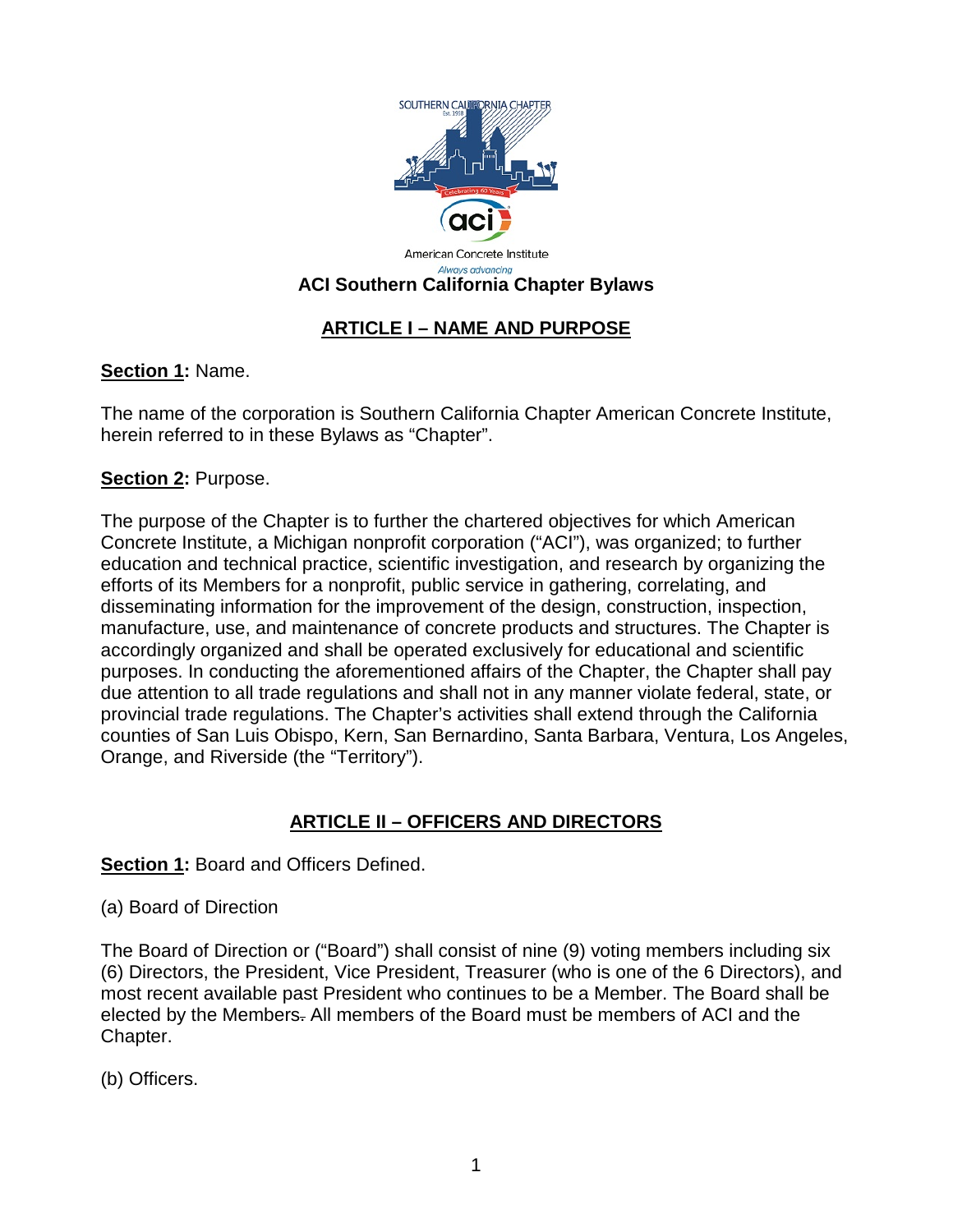The Officers of the Chapter shall be a President, Vice President, and Treasurer. The President and Vice President shall be elected by the Members of the Chapter. The Treasurer shall be elected by the Board.

(c) Terms of Office and Term Limits.

Terms of office shall be as follows: Officers, 1 year; Directors, 3 years, with one-third of the total number of Directors elected each year. A 1 year term is construed as the period between two successive annual meetings.

The term of each Officer and Director position shall begin upon the date of the annual meeting of Members following the election of Officers and Directors and shall continue until a successor is elected, or until their earlier resignation or removal.

### **Section 2**: Powers of the Board.

Except as specifically provided in the Chapter's Articles of Incorporation ("Articles") or these Bylaws, all rights, powers, duties and responsibilities relative to the management and control of the Chapter's property, activities and affairs are vested in the Board and the Board shall have general supervision of the affairs of the Chapter. In addition to the power and authority expressly conferred upon it by these Bylaws and the Articles, the Board may take any lawful action on behalf of the Chapter which is not by law or by the Articles or these Bylaws required to be taken by some other party.

Unless otherwise directed by the Board, all conveyances, contracts and instruments of transfer and assignment shall be specifically approved by the Board and shall be executed on behalf of the Chapter by such Officers or agents as may be specifically authorized by the Board. Unless otherwise designated by the Board, all Chapter instruments and documents including, but not limited to, checks, drafts, bills of exchange, acceptances, notes or other obligations or orders for the payment of money shall be signed by the President or by such other Officers of the Chapter as from time to time are designated by resolution of the Board.

To the extent authorized or permitted by law, and so far as is consistent with the Articles and these Bylaws, the Board may appoint agents and representatives of the Chapter with such powers and duties as the Board may see fit. An Officer, Director, or Member shall not speak on behalf of the Chapter without authorization by the Board to do so.

In addition to those committees specified in these Bylaws, the Board may authorize and appoint the chairs of such administrative and technical committees and assign to them such duties and such authority as it deems needful to carry on the work of the Chapter. Additional committee members shall be appointed by the Board. Only Chapter Members in good standing shall be eligible to be a chair or member of committees.

**Section 3:** Powers and Duties of Officers.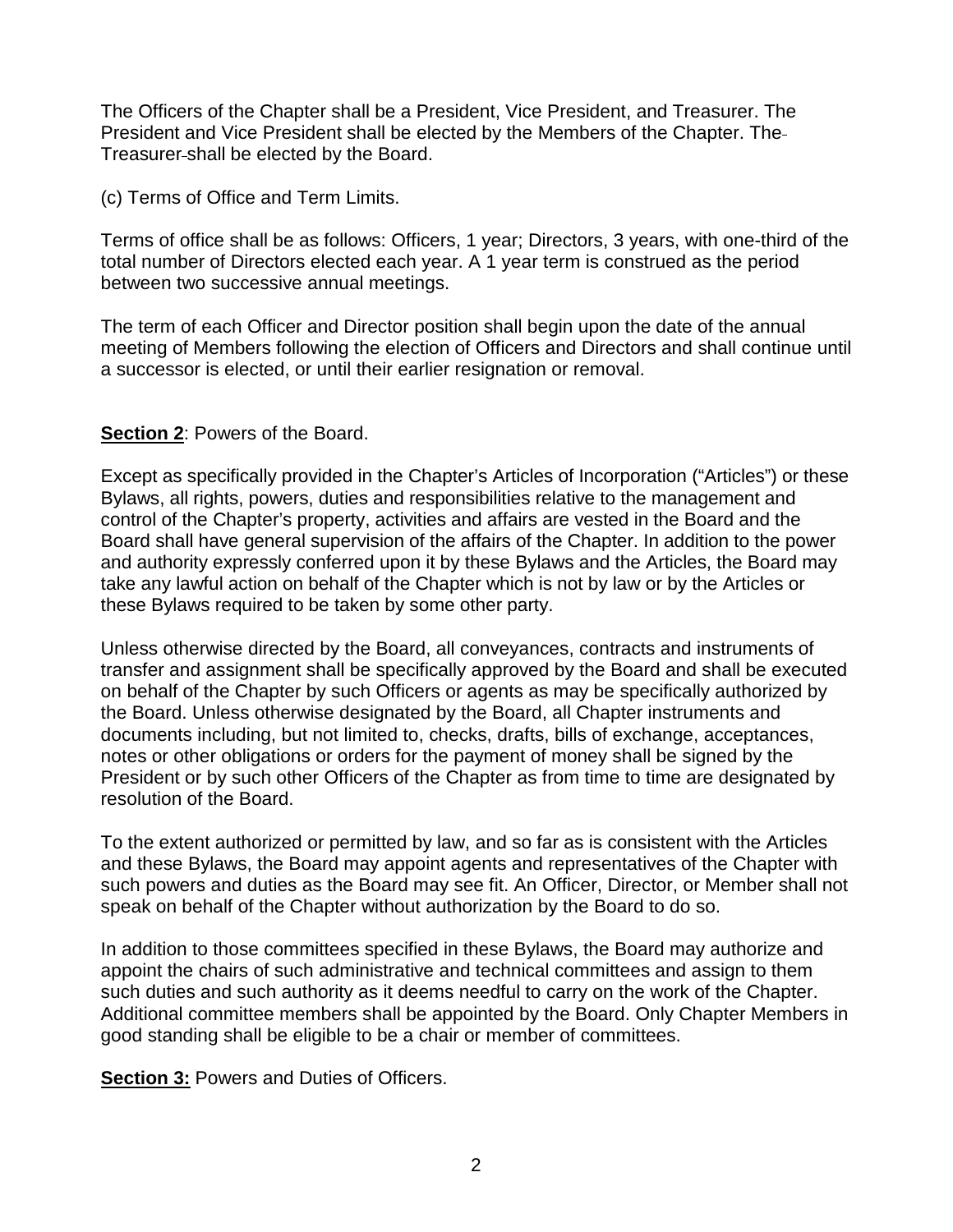(a) President

The President shall perform the usual duties of the office. They shall preside at Chapter meetings and at the meetings of the Board, and shall be an ex officio member of all committees.

#### (b) Vice President

The Vice President shall discharge the duties of the President in their absence. In the absence of the President and the Vice President, a President Pro Tem, appointed by the Board, shall discharge such duties.

### (c) Treasurer

The Treasurer shall perform such duties, furnish such bonds, and receive such remuneration, as shall be determined by the Board.

**Section 4:** Nominations for Elected Director and Officer Positions; Committee on Nominations

### (a) Nominations

There shall be a Committee on Nominations consisting of 5 Chapter members in good standing and the most recent past President that is a member of the Chapter. At least 40 days before each annual Member meeting, the Committee on Nominations shall report to the Treasurer the candidates nominated for Officer and Director positions to become vacant at the next annual Member meeting and 10 candidates for membership on the Committee on Nominations, which is to serve in the following year. In the selection of candidates for Director, the Committee on Nominations shall have due regard for diversity of professional and geographical representation. Each candidate for a Director or Officer position must be a Chapter member in good standing and must have accepted the nomination before the report is published. No member of the Committee on Nominations shall be named a candidate for an Officer or Director position in the report of the Committee on Nominations.

(b) Notice of Nomination; Petitions for Nomination

The Treasurer shall cause notice of all such nominations to be transmitted to the Members and the Board at least 30 days prior to the next ensuing annual Member meeting. Additional nominations for Directors or Officers or for membership on the Committee on Nominations may be made within 15 days thereafter by petition to the Board signed by at least 15 Members of the Chapter.

## (c) Elections; Composition of Committee on Nomination

The complete list of nominations shall be submitted at least 15 days before each annual Member meeting to the Members for ballot via mail or other electronic means to be canvassed at the annual Member meeting and the result announced. The candidate for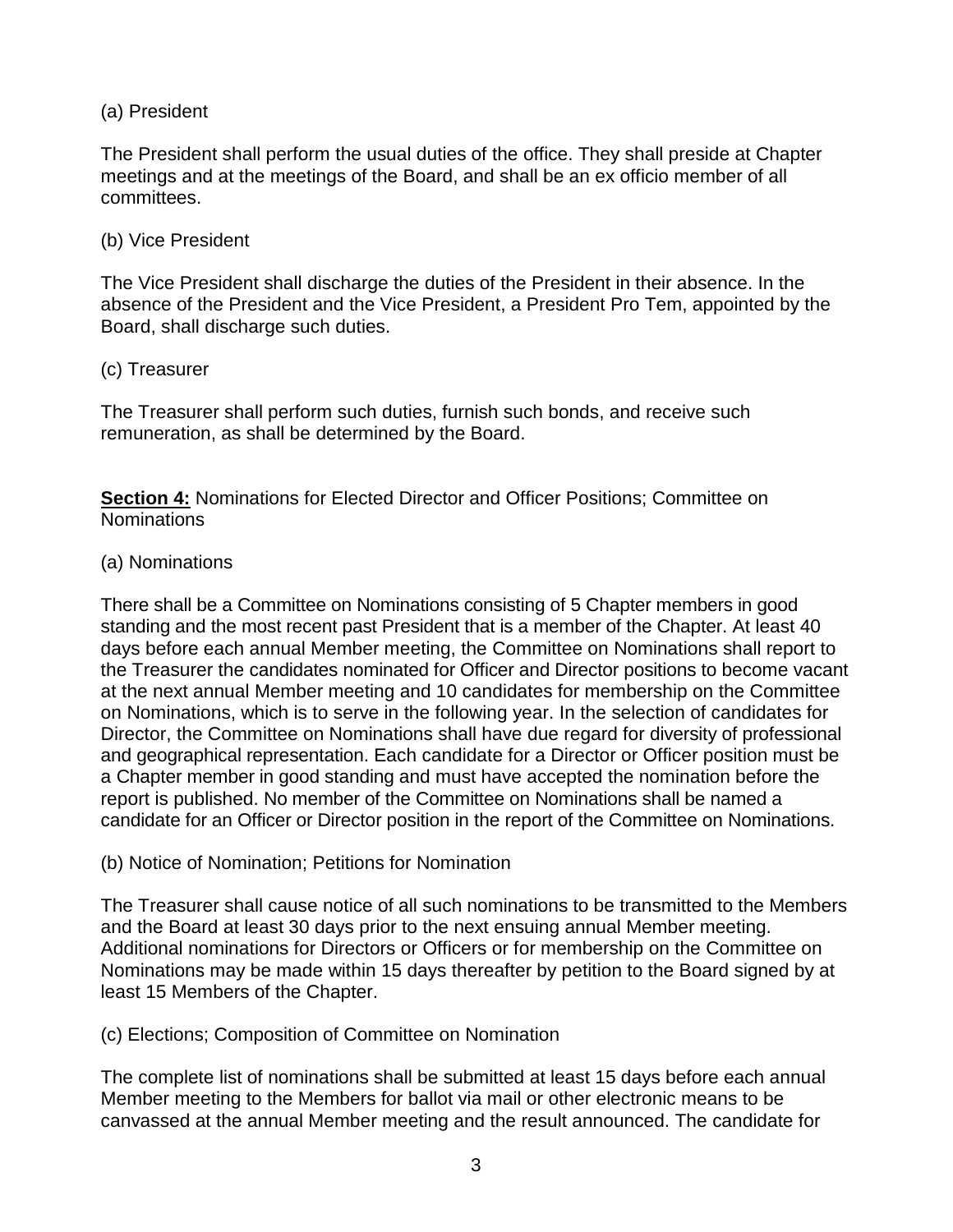any office receiving the most votes shall be declared elected.

The five candidates receiving the most votes for membership on the Committee on Nominations shall be declared elected members of the Committee on Nominations. With these five, the most recent available past President who continues to be a Member shall serve, making a total membership of six. The past President member of the Committee on Nominations shall be the committee chairperson. The Committee on Nominations shall meet at the annual Member meeting, and at other times and places on call of the chairperson.

(d) Meetings; Attendance

Should any member of the Committee on Nominations thus chosen fail, within 15 days of notice from the Treasurer of the Chapter, to make acceptance of service, a vacancy shall occur to be filled by the candidate receiving the next greatest number of votes and so on until the six elected places on the Committee on Nominations shall be filled. A Committee on Nominations vacancy caused by the absence of a past President Member shall be filled by appointment by the President.

**Section 5:** Vacatur and Replacement of Director and Officer Positions

(a) Replacement of Vacancies

A vacancy in the office of President shall be filled by the Vice President. A vacancy in any other Officer or Director position shall be filled by appointment by the Board for the unexpired term.

#### (b) Vacatur of Position

In the event that any Officer or Director of the Chapter is unable to discharge the duties of their position or has neglected to perform the duties of their position, each as determined by the Board in its reasonable discretion, the Board shall declare the position vacant and elect a replacement for the remaining term of office.

## **ARTICLE III – MEMBERS**

**Section 1:** Classes; Rights; Removal; Reinstatement.

The Chapter shall consist of the following classes of Members: (i) Distinguished Members, (ii) Affiliate Members, (iii) Individual Members, (iv) Organizational Members, (v) Young Professional Members, and (vi) Student Members. A person or entity who wishes to become a Member must submit a completed application form to the Treasurer of the Chapter, containing such information as the Board of Directors of the Chapter (the "Board") requires, and pay such annual membership dues as established by the Board. Qualifications for becoming a Member of each class of Members are set forth in these Bylaws and are as determined from time to time by the Board, and the Board will determine whether any person or entity wishing to become a Member satisfies such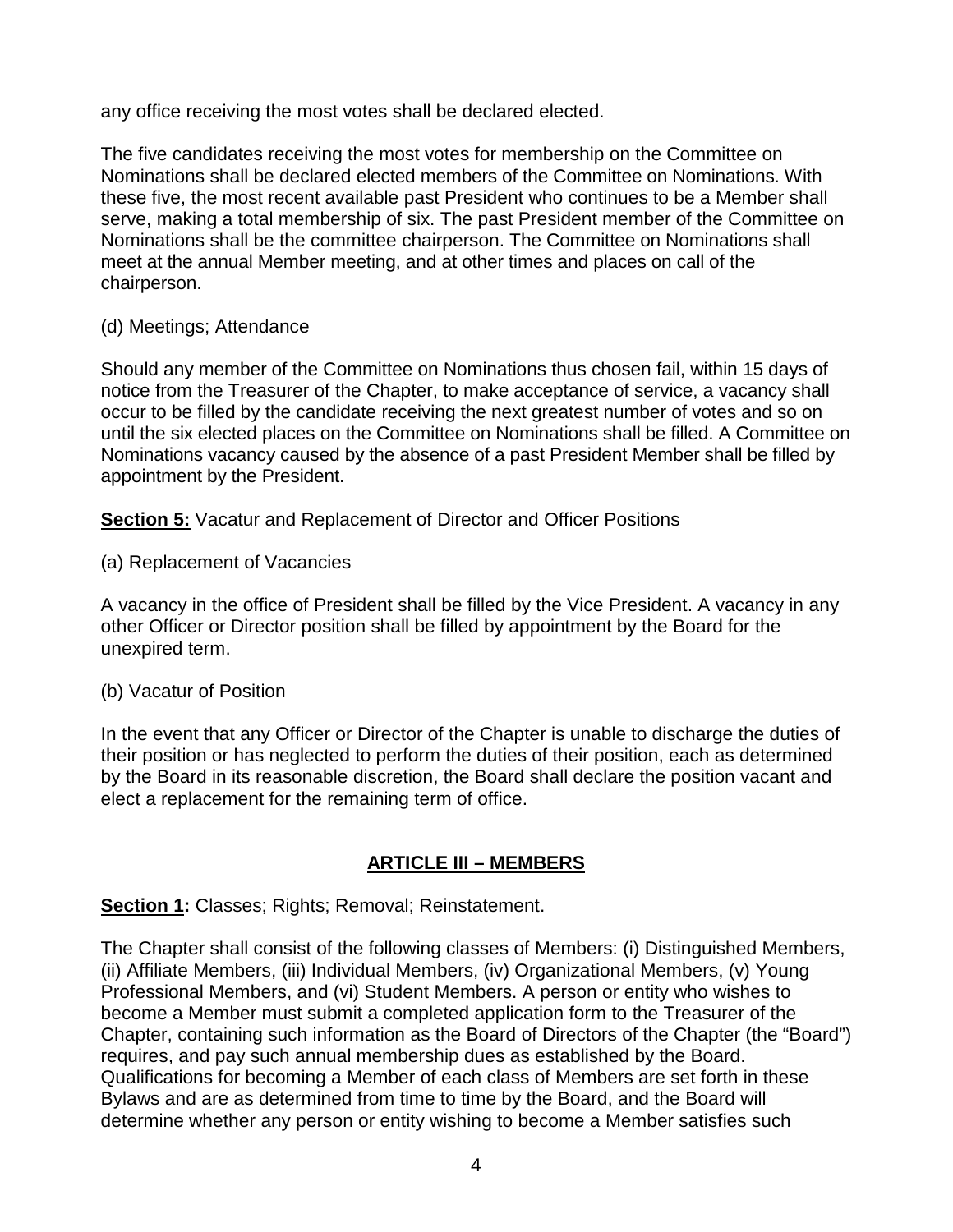qualifications and becomes a Member. Memberships are not transferable. All Members in each class shall have all rights and privileges of membership as determined by the Board and as provided by these Bylaws. Applications for and resignations from membership and requests for change of representatives must be presented in writing via mail or other electronic means to the Treasurer of the Chapter.

Membership of a Member shall be terminated by the death, resignation, or removal of a Member. If a Member does not comply with any of the conditions and requirements for remaining as a Member as established by these Bylaws or as determined by the Board, the Board may, in its reasonable discretion, terminate such Member's membership and remove such Member from membership in the Chapter. A Member removed from membership in the Chapter may thereafter again become a Member as permitted by the Board pursuant to these Bylaws.

Chapter membership in any classification except Distinguished Chapter Members and Affiliate Chapter Members shall be of the same classification as ACI membership.

## **Section 2:** Member Class Definitions

#### (i) Individual Members

An Individual Member shall be a person who is a member of ACI and whose application has been approved by the Board.

#### (ii) Distinguished Chapter Member

The Chapter may recognize and honor eminent Chapter Members by conferring upon them membership in the special individual category of Distinguished Chapter Members. Distinguished Chapter Members shall be individuals, and not current Officers, who have made exceptional contributions in connection with the objectives of the Chapter and ACI. Except as otherwise set forth in these Bylaws, a Distinguished Chapter Member shall have the same rights and privileges as an Individual Member, but shall not be subject to Chapter dues. A Distinguished Chapter Member shall be elected by a majority vote of the Board. The total number of Distinguished Chapter Members and the maximum number to be elected in any one year shall be at the discretion of the Board.

#### (iii) Affiliate Chapter Members

An Affiliate Chapter Member is a member of the Chapter only who is not a member of ACI in any classification. Affiliate Chapter Members may actively participate in Chapter affairs but they may not hold office within ACI or vote on propositions before ACI. Except as otherwise set forth in these Bylaws, an Affiliate Chapter Member shall have the same rights and privileges as an Individual Member. An Affiliate Chapter Member shall be a person who is a member of the Chapter and whose application has been approved by the Board.

(iv) Organizational Member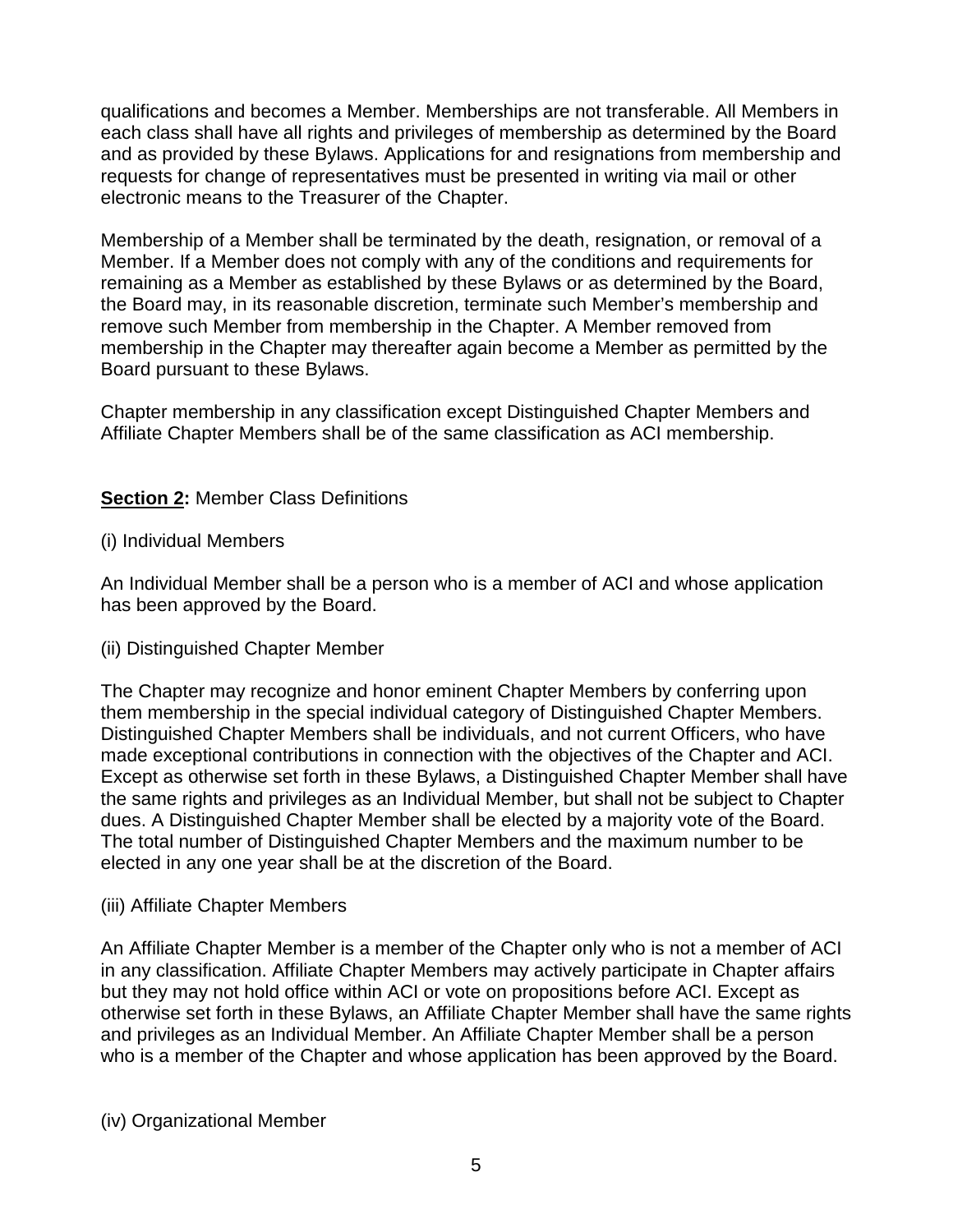An Organizational Member shall be a firm, corporation, society, agency of government, or other organization or entity. An Organizational Member, other than a person, may name a personal representative who shall enjoy all the same membership rights and privileges as an Individual Member.

#### (v) Young Professional Members

A Young Professional Member shall be a person less than 28 years of age. The status of a Young Professional Member shall be changed to that of an Individual Member on the first membership anniversary after reaching 28 years of age.

### (vi) Student Members

A Student Member shall be a person 28 years of age or less and a registered full-time student at an educational institution. Full-time students over 28 years of age may be granted Student membership on an annual basis when the request for such classification is endorsed by the student's faculty advisor. A Student Member shall have no voting rights and shall not be an Officer or Director. The status of a Student Member shall change automatically to that of an Individual Member or Affiliate Chapter Member upon completion of their educational program. No additional membership dues are required until the member's following membership anniversary.

## **Section 3: Member Voting Rights.**

Notwithstanding anything to the contrary in these Bylaws, only those Members of the Chapter whose permanent address of record at ACI is in the Territory or who have specifically requested the Chapter for their official affiliation, shall be permitted to vote or hold office in the Chapter. An ACI member may belong to multiple local chapters but can only specify one local chapter for voting and holding office, and need only specify it if their official affiliation is other than the local chapter in their residence area. Student Members do not have voting rights.

## **ARTICLE IV – MEETINGS**

## **Section 1:** Annual Meeting of the Members

The Chapter shall hold annual meetings of the Members and such other meetings as may be authorized by the Board. The time and place of all Member meetings shall be fixed by the Board. Notice of any Member meeting shall be sent to all Members in accordance with applicable law. Except as otherwise set forth in the Articles or these Bylaws, each Member with voting rights is entitled to one (1) vote on each matter submitted to a vote of the Members. A vote may be cast orally, in writing, or by electronic transmission. Except as otherwise required by applicable law or these Bylaws, the Members entitled to vote shall vote as a single class.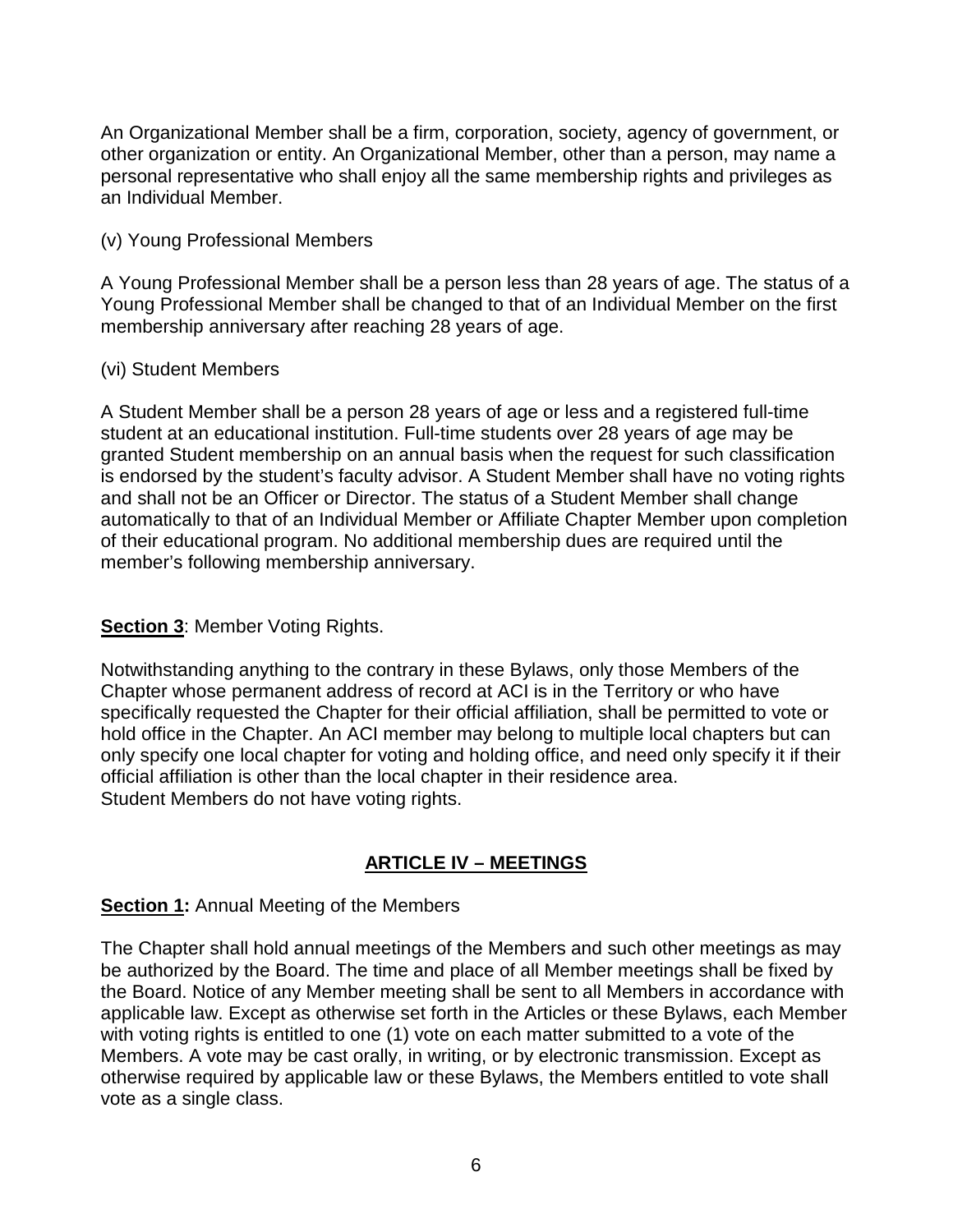As permitted by applicable law, any action of the Members required or permitted to be taken at an annual or other meeting of the Members, including the election of Directors and Officers, may be taken without a meeting and by written consent of the Members.

### **Section 2:** Board Meetings.

The Board shall meet at least twice each year at the time and place fixed by the Board or on call of the President. As permitted by applicable law, any action of the Board required or permitted to be taken at a meeting of the Board or a committee thereof may be taken without a meeting and by written consent of the members of the Board or of the committee. Except as otherwise set forth in these Bylaws, each member of the Board or a committee thereof with voting rights is entitled to one (1) vote on each matter submitted to a vote of the Board or a committee thereof, as applicable. A vote may be cast orally, in writing, or by electronic transmission.

### **Section 3: Quorum and Voting.**

Fifteen (15) Members who are eligible to vote shall constitute a quorum for meetings of the Members; five Directors shall constitute a quorum for meetings of the Board. Except as otherwise required by applicable law, the Articles, or these Bylaws, any action by the Members, Directors, or other committee of the Chapter shall be authorized by a majority of the votes cast by those entitled to vote on the action.

## **ARTICLE V – DUES**

## **Section 1:** Membership Dues.

Dues shall be payable on the first day of enrollment as a Member and annually thereafter on the anniversary of the membership. Membership dues in the Chapter shall be set by the Board for all classes of membership. Chapter dues for Affiliate Chapter Members will not be less than those levied on Individual Members who are members of ACI.

#### **Section 2:** Membership Benefits

A Member shall be entitled to receive such benefits during the period of membership as may be determined by the Board.

#### **Section 3:** Failure to Pay Dues

A Member in any classification whose dues remain unpaid for a period of one year shall forfeit the privileges of membership, and their name shall be stricken from Chapter rolls. Unless advised otherwise, Members may be reinstated upon resumption of payment of dues and payment of all indebtedness to the Chapter other than back dues.

## **ARTICLE VI - RULES AND REGULATIONS**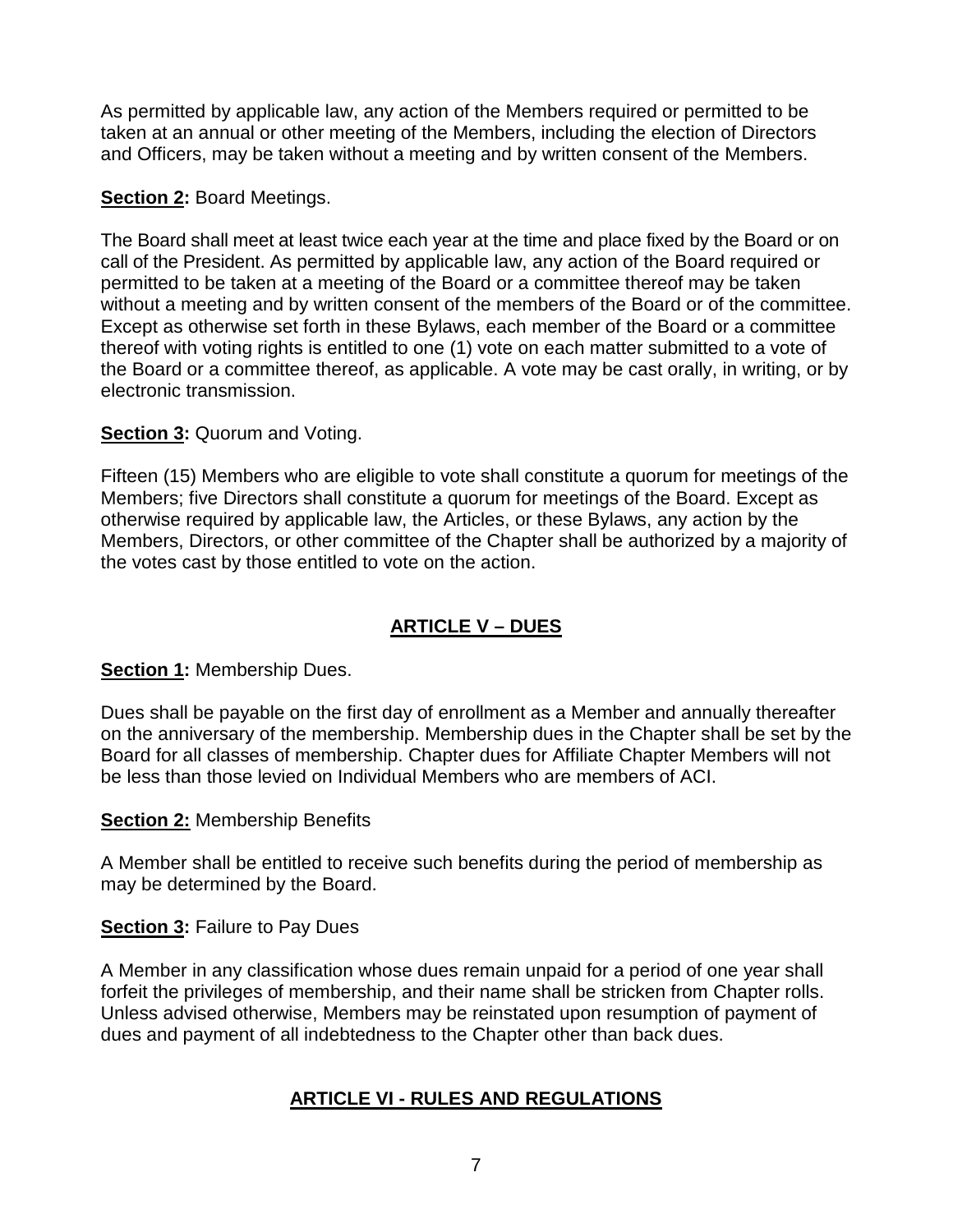The Board may from time to time adopt such rules and regulations as it deems advisable to carry out the business of the Chapter. In the event of any conflict between these Bylaws and such rules and regulations, these Bylaws shall control.

## **ARTICLE VII – BYLAWS AMENDMENTS**

#### **Section 1:** Amendments by Board

These bylaws may only be amended by the Members, as specified in Section 2 of this Article.

### **Section 2: Amendments by Members**

Proposed amendments to these Bylaws, signed by at least 15 Members, if presented in writing to the Board of Directors of the Chapter 60 days before the annual meeting, shall be distributed by mail or other electronic means to the membership at least 15 days prior to the annual meeting. These amendments shall be presented at the annual meeting and may be discussed and amended and be passed to letter ballot by a two-thirds affirmative vote of eligible voters present and voting. A two-thirds majority of the votes cast by letter ballot canvassed within 60 days, but not less than 30 days, after mailing ballot forms shall be necessary for their adoption. Student Members shall not be eligible to propose or vote on amendments to the Chapter Bylaws.

## **ARTICLE VIII – DISSOLUTION**

In case of dissolution of this Chapter, and in accordance with applicable law, the Board shall authorize the payment of all debts of the Chapter, including accruals, and arrange for the distribution of remaining assets, if any, to ACI or a nonprofit educational or scientific organization or organizations having similar aims and objectives and operating within the Territory of the Chapter.

## **ARTICLE IX – INDEMNIFICATION**

Any person made a party to any action, suit, or proceeding, civil or criminal, by reason of the fact that such person, their testator or intestate, is or was a member of the Board of Directors or committee of the Board of Directors of the Chapter, or an officer or employee of the Chapter, or a director, officer or employee of any corporation in which they served as such at the request of the Chapter, shall be indemnified by the Chapter against the reasonable expenses, (including amounts paid by way of judgment and settlement and including attorney's fees), actually and necessarily incurred by them in connection with defense of such action, suit, or proceeding, whether or not such defense shall be successful in whole or in part, or in connection with any appeal therein or any settlement thereof, except in relation to matters as to which it shall be adjudged in such action, suit, or proceeding that such person is liable for negligence or misconduct in the performance of such duties. Such indemnification, if afforded, shall not be deemed exclusive of any other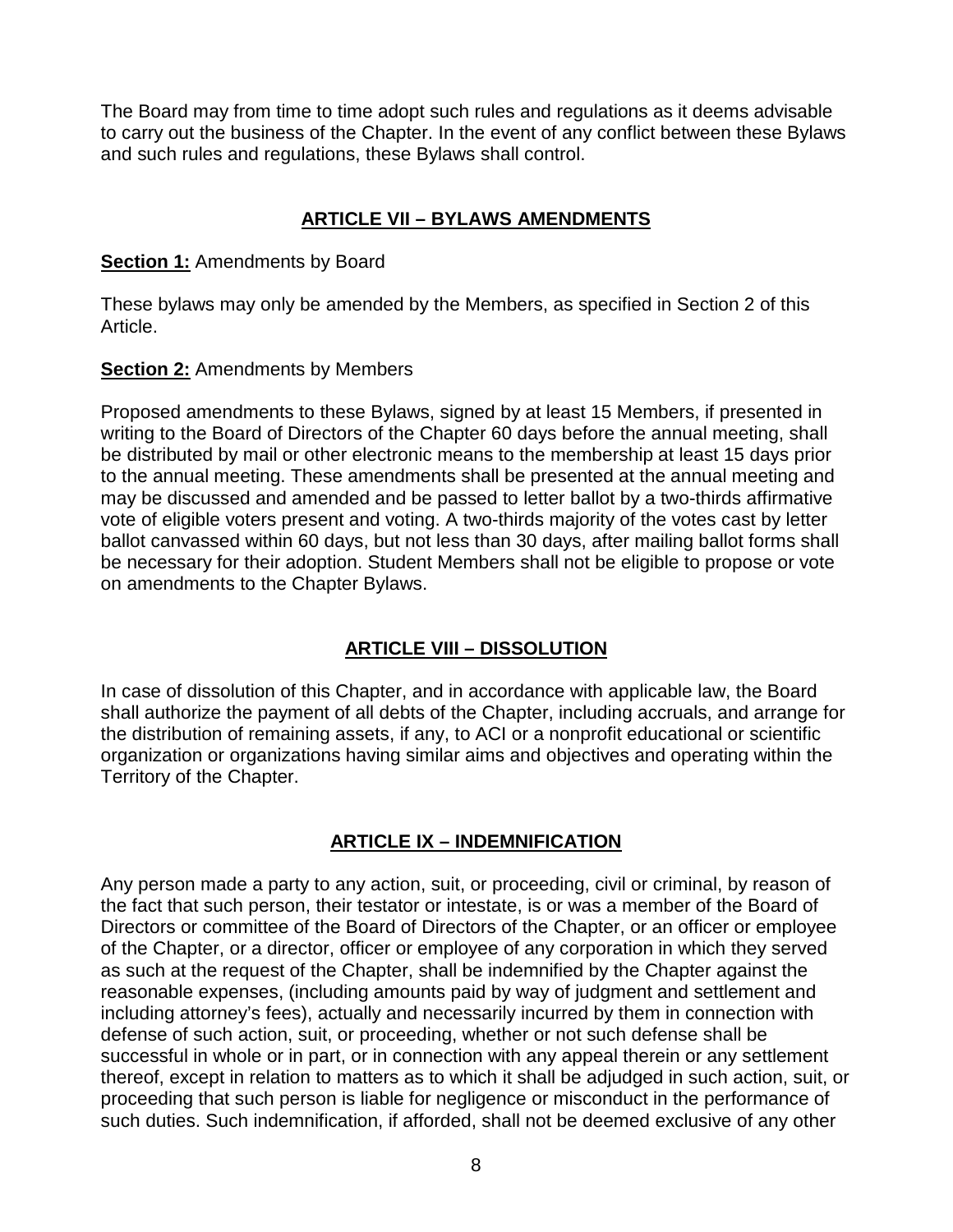rights to which such persons may be entitled apart from this section. This section shall not be deemed to limit any power or exclude any right of the Chapter to provide any additional or other indemnity or right for any Board of Director member, officer, employee, or other person. If this section should be invalid or ineffective in any respect, the validity and effect of the section in any other respect shall not be affected.

## **ARTICLE X – ACI**

**Section 1:** Conformance with ACI objectives.

The Chapter shall use its best efforts to advance the interests of ACI and to further ACI's objectives in its specified geographical area.

**Section 2**: Chapter Duties.

The Chapter shall only carry on its activities in the Territory.

The Chapter shall only conduct such activities as shall conform to and be in accordance with the chartered aims and objectives of the Chapter and ACI.

**Section 3: Chapter Restrictions.** 

Neither the Chapter nor any of its Officers, Directors, employees or agents shall (i) speak or attempt to speak for ACI in any matter, unless authorized in writing by ACI, or (ii) incur or attempt to incur financial or other obligations of any kind binding upon ACI.

## **ARTICLE XI - TRADE REGULATION POLICY**

The purpose of the Chapter is to explore avenues of mutual interest and cooperation in and to promote awareness of the contributions and commitments that the concrete manufacturing, producing, marketing and related industries make to the private and public sectors of our society. It is important to recognize that these activities are subject to certain legal limits imposed by state and federal antitrust laws. One central concern of these laws is with combinations or agreements in restraint of trade whereby competition is reduced by design. Business people generally are cognizant of the restrictions on price fixing imposed by the law. In addition, there are many other areas in which legal implications are raised. For example, agreements to reduce prices, standardize discounts, divide territorial markets or customers, or to promote group boycotts are illegal. Consequently, in the course of all trade association activities, discussions among members involving pricing, sale terms, territories, production, or other aspects of competition, must be avoided. In the event any member ever feels that the course of association activities or statements or actions in association meetings is headed into such an area, members should raise the issue immediately so that further discussion of such matters can be suspended pending receipt of advice satisfactory to the members that the topics addressed do not give rise to antitrust problems.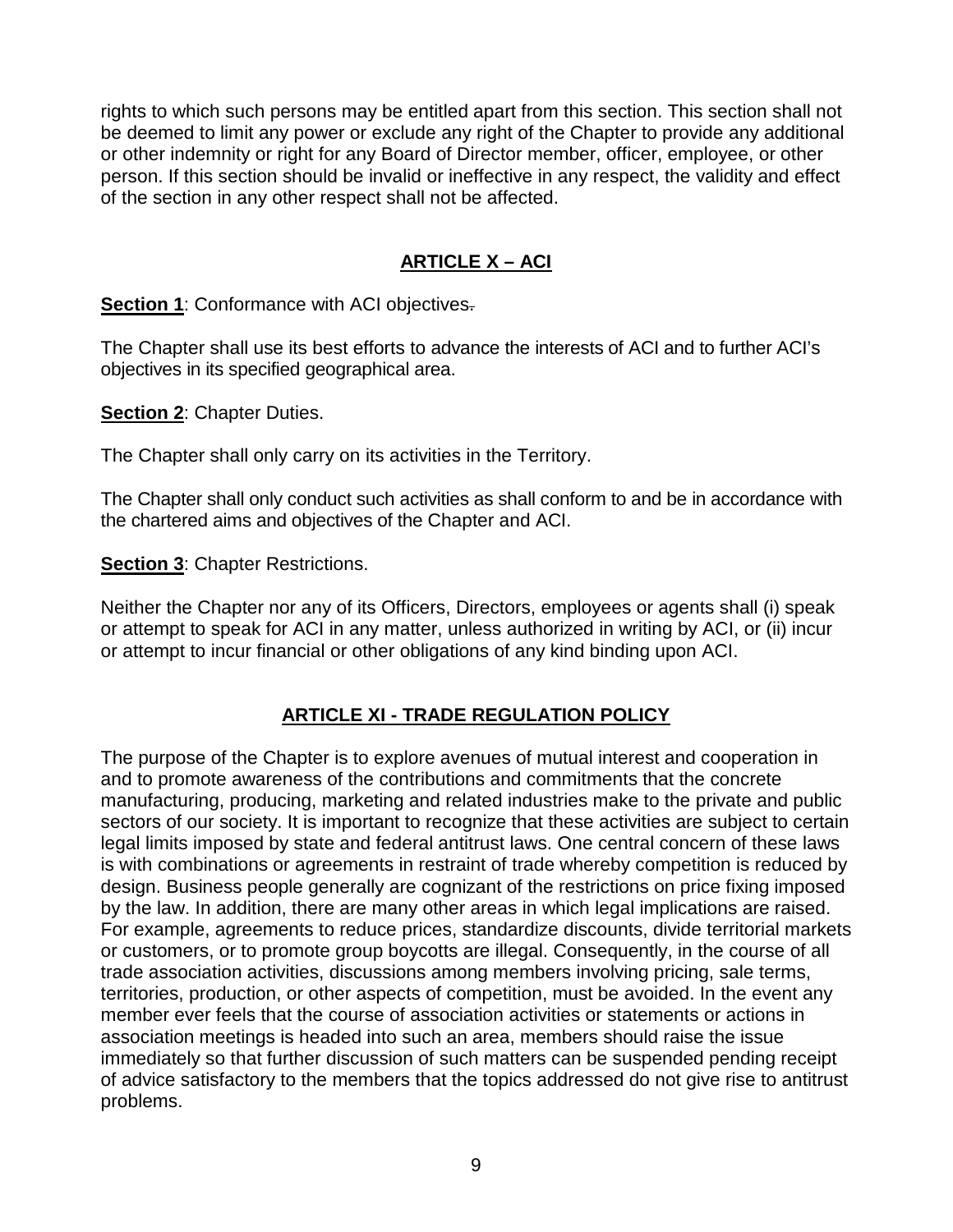#### **ARTICLE XII - CONFLICTS OF INTEREST POLICY**

No board member or board committee member, or any member of their family should accept any gift, entertainment, service, loan, or promise of future benefits from any person who either personally or whose employees might benefit or appear to benefit from such board or committee member's connection with the Chapter, unless the facts of such benefit, gift, service, or loan are disclosed in good faith and are authorized by the Board. Board and committee members are expected to work out for themselves the most gracious method of declining gifts, entertainment, and benefits that do not meet this standard. No Board or committee members should perform, for any personal gain, services to any Chapter supplier of goods or services, as employee, consultant, or in any other capacity which promises compensation of any kind, unless the fact of such transaction or contracts are disclosed in good faith, and the board or committee authorizes such a transaction. Similar association by a family member of the Board or committee member or by any other close relative may be inappropriate. No Board or committee member or any member of their family should have any beneficial interest in, or substantial obligation to any Chapter supplier of goods or services or any other organization that is engaged in doing business with or serving the Chapter unless it has been determined by the board, on the basis of full disclosure of facts, that such interest does not give rise to a conflict of interest. This policy statement is not intended to apply to gifts and/or similar entertainment of nominal value that clearly are in keeping with good business ethics and do not obligate the recipient. Any matter of question or interpretation that arises relating to this policy should be referred to the President for decision and/or for referral to the Board of directors for decision, where appropriate.

## **ARTICLE XIII – ANTI-HARRASSMENT POLICY**

It is the policy of the Chapter that all participants in the Chapter and its subsidiaries' activities and events will enjoy an environment free from all forms of harassment and retaliation. Harassment, sexual or otherwise, is a form of misconduct that undermines the integrity of Chapter activities and events and violators of this policy will be subject to discipline. Definition of Sexual Harassment: Sexual harassment refers to unwelcome sexual advances, requests for sexual favors, and other verbal or physical conduct of a sexual nature. Behavior and language that are welcome/acceptable to one person may be unwelcome/offensive to another. Consequently, individuals must use discretion to ensure that their words and actions communicate respect for others. This is especially important for those in positions of authority since individuals with lower rank or status may be reluctant to express their objections or discomfort regarding unwelcome behavior. Sexual harassment does not refer to occasional compliments of a socially acceptable nature. It refers to behavior that is not welcome, is personally offensive, debilitates morale, and therefore, interferes with work effectiveness. The following are examples of behavior that, when unwelcome, may constitute sexual harassment: sexual flirtations, advances, or propositions; verbal comments or physical actions of a sexual nature; sexually degrading words used to describe an individual; a display of sexually suggestive objects or pictures; sexually explicit jokes; unnecessary touching. Definition of Other Harassment: Harassment